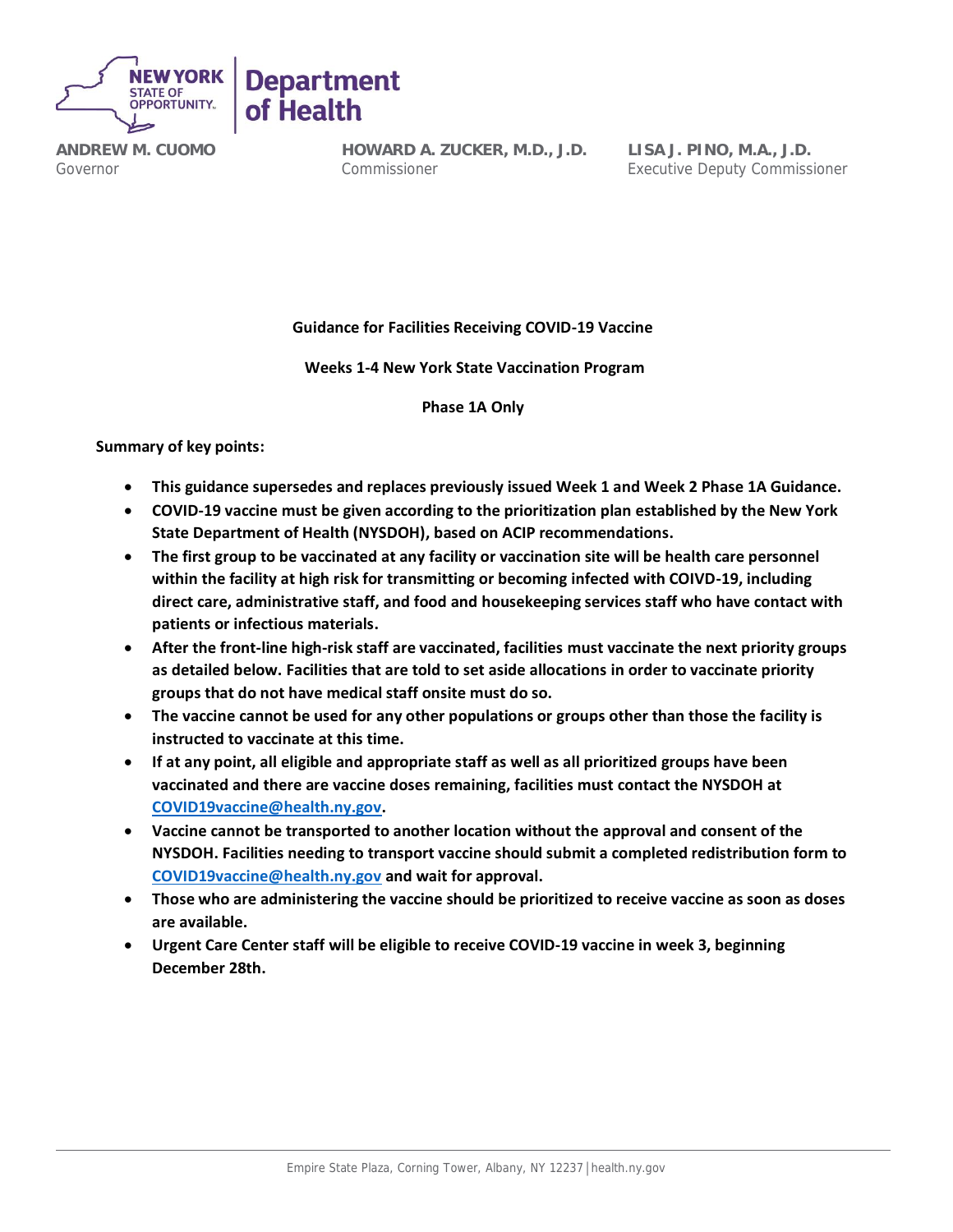Limited amounts of COVID-19 vaccine will be available during the first phase of the COVID-19 vaccination program in New York. The New York State Department of Health is developing a prioritization and allocation framework based on guidance from the Advisory Committee on Immunization Practices (ACIP). During this first phase, ACIP recommends that vaccines be provided to critical populations according to three subphases:

- Phase 1A: Healthcare personnel (i.e. paid and unpaid personnel working in a healthcare setting), first responders in medical roles such as emergency medical services providers, Medical Examiners and Coroners, funeral workers, ambulatory care providers, and persons living in and working in Long Term Care Facilities (LTCFs) including congregate settings overseen by Office of People with Developmental Disabilities (OPWDD), Office of Mental Health (OMH) and Office of Addiction Service and Support (OASAS).
- Phase 1B: Essential frontline workers and those 75 years of age and older
- Phase 1C: Other essential workers, those 16 years of age and older with high-risk medical conditions and people 65 years of age and older.

The total number of healthcare personnel in New York State (including New York City) is estimated at more than 2 million, spanning a diverse group of settings such as hospitals, LTCF, home care, emergency medical services, and ambulatory care. Vaccine providers must be prepared for an initial supply of vaccine that will not cover your entire health care workforce at once. The NYSDOH is directing all vaccine providers to follow this guidance for prioritization of their workforce during the initial period of limited supply.

# **The cover memo indicates new prioritization groups added this week. Table 1 at the end of the document shows prioritization by week. Table 2 displays where prioritized groups should go to be vaccinated.**

## **Vaccinator Responsibilities**

This guidance describes steps that each vaccinating facility must take as a condition to receiving COVID-19 vaccine.

Each facility that receives vaccine:

- will be notified about how much vaccine will be received.
- must prioritize which of their own staff receives vaccination first.
- must vaccinate those who are administering the vaccine.
- will need to schedule other priority populations for vaccination within the facility.
- will be provided access to the Department's Countermeasure Data Management System (CDMS), where the priority populations outside the facility will be scheduled for vaccinations at times provided by the facility.
- may not be able to vaccinate their entire Phase 1A staff from the same shipment.
- may have enough vaccine to vaccinate those from priority populations outside the facility.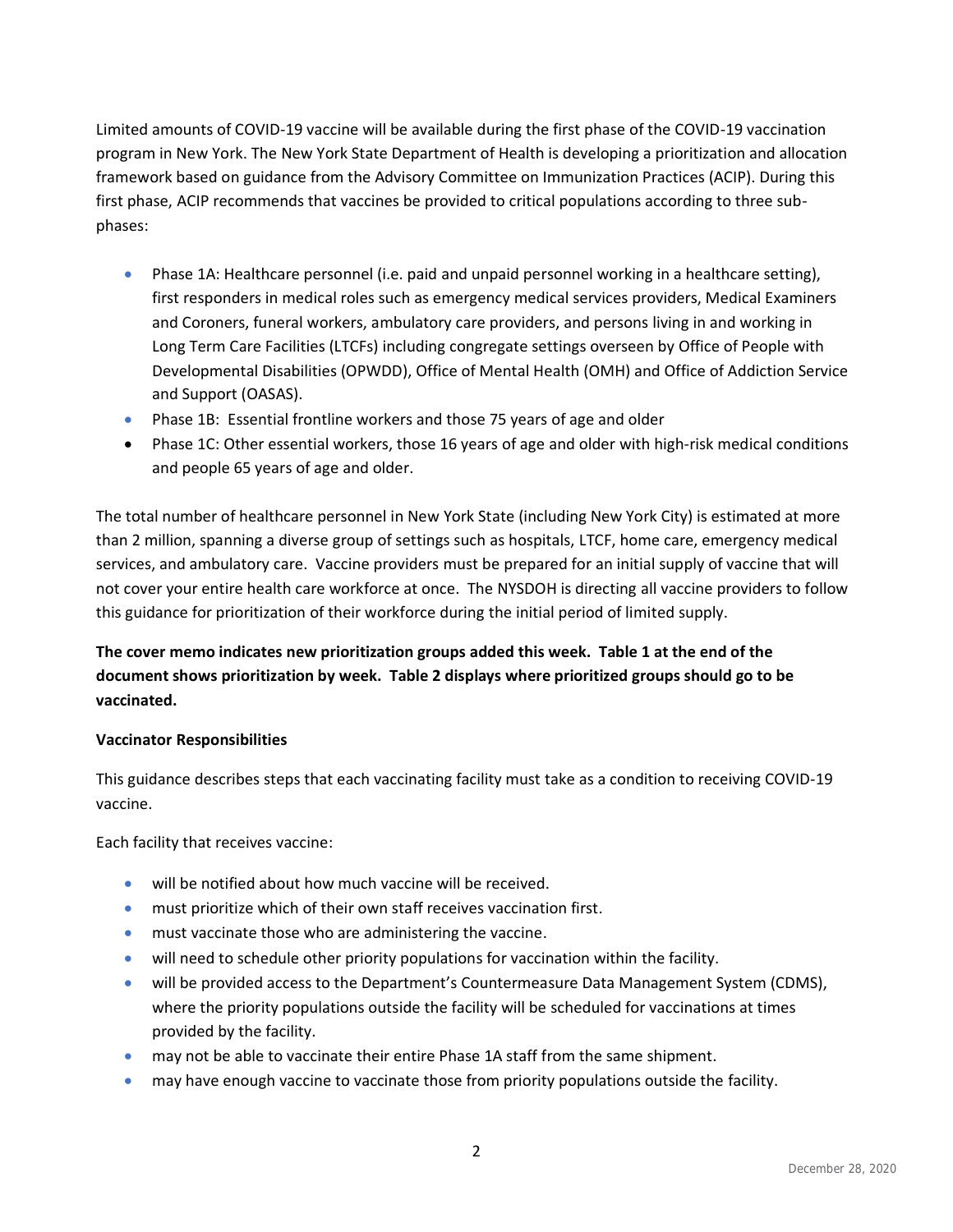## **Identify staff prioritized for vaccine within the facility receiving vaccine**

The first group to be vaccinated will be health care personnel within the facility at high risk for transmitting or becoming infected with COIVD-19. This group includes not only clinicians, but any staff who work in settings where transmission is likely, or who are at higher risk of transmitting the virus to patients who are at elevated risk of severe morbidity or mortality. This includes those who are paid and unpaid and who have the potential for direct or indirect exposure to patients or infectious materials.

## **Identify those staff who work where:**

- Patients with COVID-19 are provided with direct care;
- Aerosolizing procedures are performed;
- Exposure to the public occurs in an uncontrolled way (reception areas, cafeterias etc.); and/or
- There are employed staff, voluntary staff, contractors and volunteers who meet the criteria.

This should include areas where patients are seen in person. This does not include those staff who do telehealth only or those staff who are able to socially distance in an office or at home.

If there is insufficient vaccine to vaccinate all your front line, high-risk staff, it may be necessary to rank your employees according to age, high-risk medical conditions if known, or by randomly selecting those to be vaccinated.

## **1. Plan immediately for the second COVID-19 dose**

Make appointments for staff and those from other priority populations to receive the second dose 21 or 28 days later (depending on which vaccine is used) at the time the first dose is administered. It is important to send frequent reminders about when and where to receive the second dose. All vaccinated staff must be tracked to ensure they get the matching second dose on time. Individuals must receive two doses of the same vaccine (e.g., you must receive two doses of the Pfizer vaccine or two doses of the Moderna vaccine). They **are not** interchangeable. Priority groups will receive the second dose in the same order as the first dose was administered.

## **Vaccination of those from outside of the facility**

The NYSDOH will let you know which populations of staff or residents will be coming to your facility for vaccination from other agencies or priority groups. These persons will be vaccinated according to the instructions of the NYSDOH. It is not the responsibility of the facility receiving vaccine to reach out to the populations outside of their facility as they will be provided links to the designated schedule by the Department.

Planning for a second dose will need to occur for all facility staff and, also, those coming from outside the facility. However, please note the initial allocation is for the first dose of the vaccine. **Do not reserve vaccine for the second dose as these will be shipped to your facility separately. Again, all vaccine must be used in**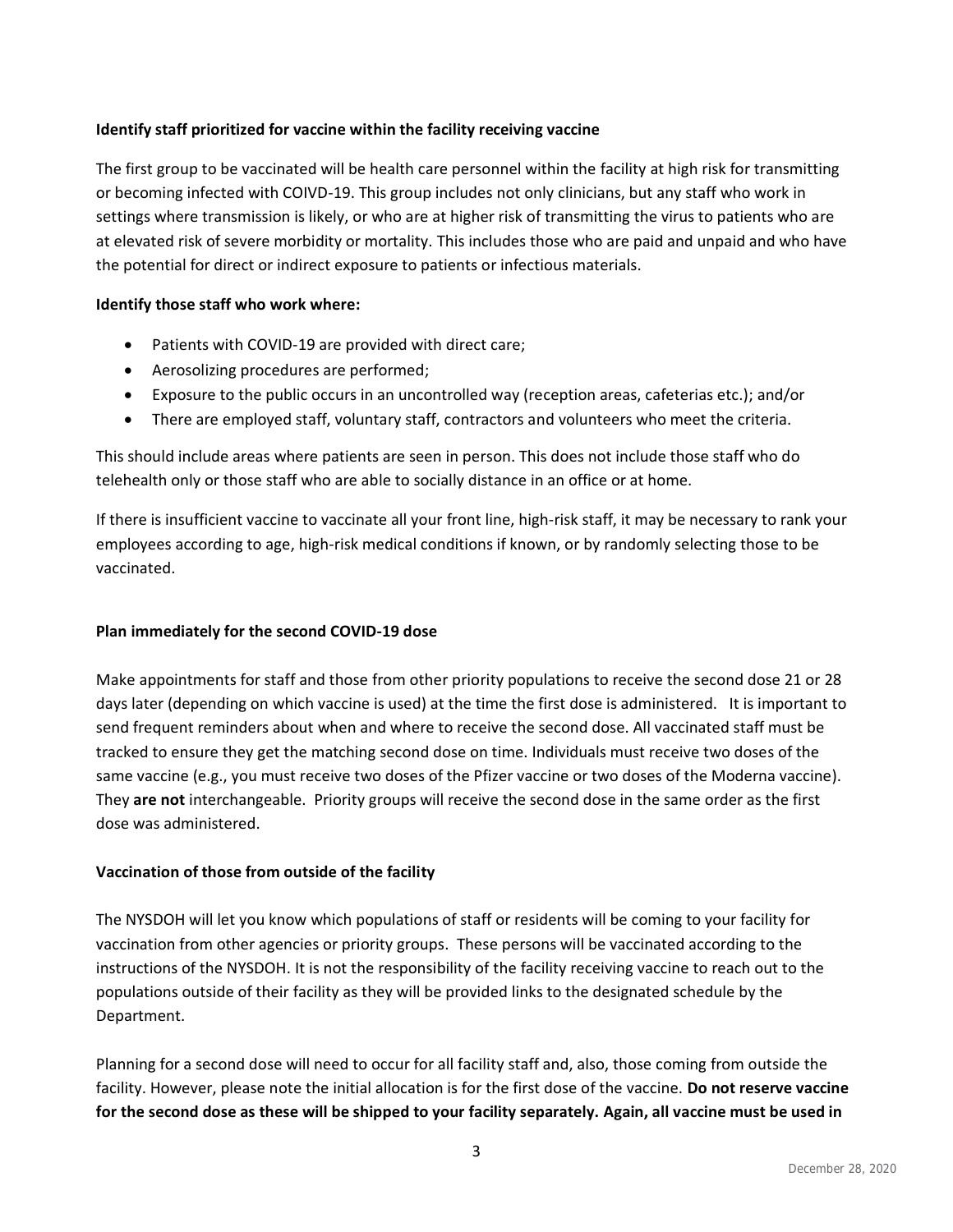## **the week you receive it.**

## **Proof of Occupation**

Since vaccine is scarce, it is important that individuals being vaccinated that come from outside the facility bring proof of working as a health care staff member or in a prioritized profession to the vaccination site. This could include an employee ID card, a letter from an employer or affiliated organization, or a pay stub. Alternatively, employers or organizations can provide a list of staff who meet the criteria for vaccination.

## **Vaccine Safety**

Post-vaccination monitoring is an essential part of the COVID-19 vaccination program. The Centers for Disease Control and Prevention (CDC) is promoting and encouraging all those being vaccinated to participate in V-Safe, a smart-phone based application that will allow those vaccinated to enter their symptoms in the days after vaccination using text messaging. V-Safe also provides reminders for the second dose and telephone follow up for anyone who reports medically significant adverse events. V-Safe materials can be found at [http://www.cdc.gov/vsafe,](http://www.cdc.gov/vsafe) including a V-Safe information sheet. Please print out the information sheet and hand to each person vaccinated.

## **Equity**

All workers who meet criteria for vaccination must be included, regardless of job title. For example, doctors, registered nurses, licensed practical nurses, certified nursing assistants, personal care assistants, environmental workers, ward clerks, dietary workers, and others who work on the same floor or ward and who have direct contact with COVID-19 patients should all be eligible for vaccination at the same time.

## **Communicating the Plan**

Please be sure to clearly communicate how prioritization will work to all staff and provide updates. Identify the individuals who meet the prioritization criteria and communicate to them your plan for offering COVID-19 vaccine. Facilities should consider implementing an appointment schedule to make it possible to complete the first dose of the vaccine series for your high-risk personnel as soon as possible after receiving the vaccine. All facilities are required to track uptake among their staff and keep records of staff who decline vaccination.

This guidance is in effect from the date of issuance until it is updated, or additional guidance is issued by NYSDOH. For questions, please contact the New York State Department of Health, Bureau of Immunization at [COVID19vaccine@health.ny.gov.](mailto:COVID19vaccine@health.ny.gov)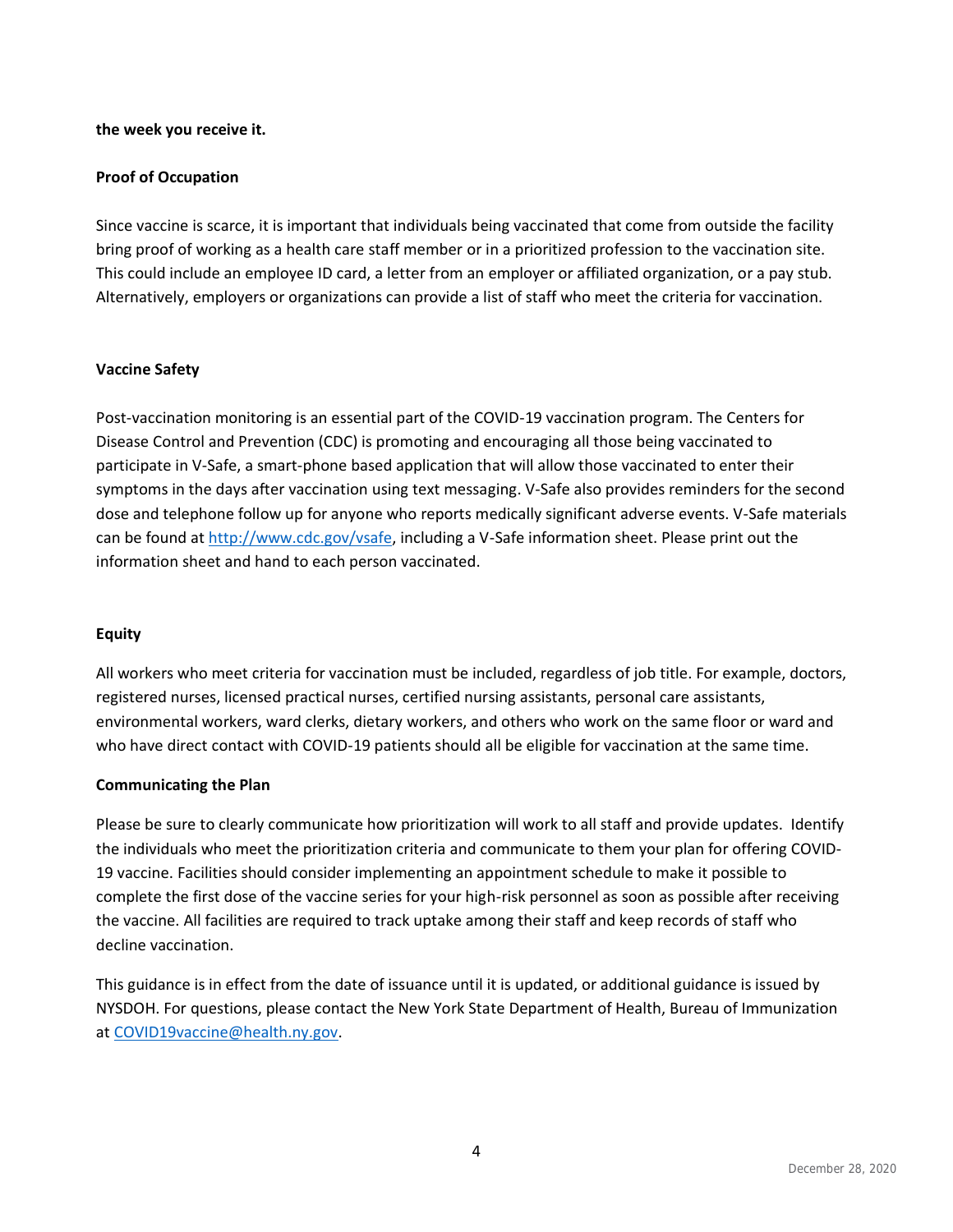# New York State Vaccination Program Guidance

## Week-By-Week Prioritization and Vaccination Location

# Phase 1A Only

| Table 1: Prioritization      |                                                           |                                                                                                                                                                                                                                                                                                                                                                                                                                                                                                             |  |
|------------------------------|-----------------------------------------------------------|-------------------------------------------------------------------------------------------------------------------------------------------------------------------------------------------------------------------------------------------------------------------------------------------------------------------------------------------------------------------------------------------------------------------------------------------------------------------------------------------------------------|--|
| Week:                        | <b>Facilities receiving</b><br>vaccine:                   | Populations prioritized:                                                                                                                                                                                                                                                                                                                                                                                                                                                                                    |  |
| 1 (Beginning of<br>campaign) | - Hospitals                                               | - High-risk hospital staff, affiliates, volunteers and contract staff, following the clinical risk assessment<br>guidance                                                                                                                                                                                                                                                                                                                                                                                   |  |
| 2 (Beginning<br>12/21/20     | - Hospitals<br>- FQHCs                                    | - High-risk hospital staff including State-operated OMH psychiatric centers<br>- Emergency Medical Services (EMS) Personnel<br>- Medical Examiners and Coroners<br>- Funeral workers who have direct contact with infectious material and bodily fluids<br>- Health care or other high-risk direct care essential staff working in LTCFs and long-term, congregate<br>settings overseen by OPWDD, OMH and OASAS<br>- Persons living in LTCFs and in long-term congregate settings overseen by OPWDD and OMH |  |
| 3 (Beginning<br>12/28/20     | - Hospitals<br>- FQHCs<br>- Urgent Care<br>Centers (UCCs) | - High-risk hospital and FQHC staff, including OMH psychiatric centers<br>- Emergency Medical Services (EMS) Personnel<br>- Medical Examiners and Coroners<br>- Agency staff and residents in congregate living situations run by the Office of People with<br>Developmental Disabilities (OPWDD) the Office of Mental Health (OMH) and the Office of Addiction<br>Services and Supports (OASAS).<br>- Urgent Care providers<br>- Any staff administering COVID-19 Vaccinations                             |  |
| 4 (Beginning<br>1/4/21       | - Hospitals<br>- FQHCs<br>- Urgent Care<br>Centers (UCCs) | All populations included in week 3, as well as:<br>- All Outpatient/Ambulatory front line, high risk health care providers who provide direct in-person<br>patient care or other staff in a position where they have direct contact with patients, such as<br>receptionists, of any age.                                                                                                                                                                                                                    |  |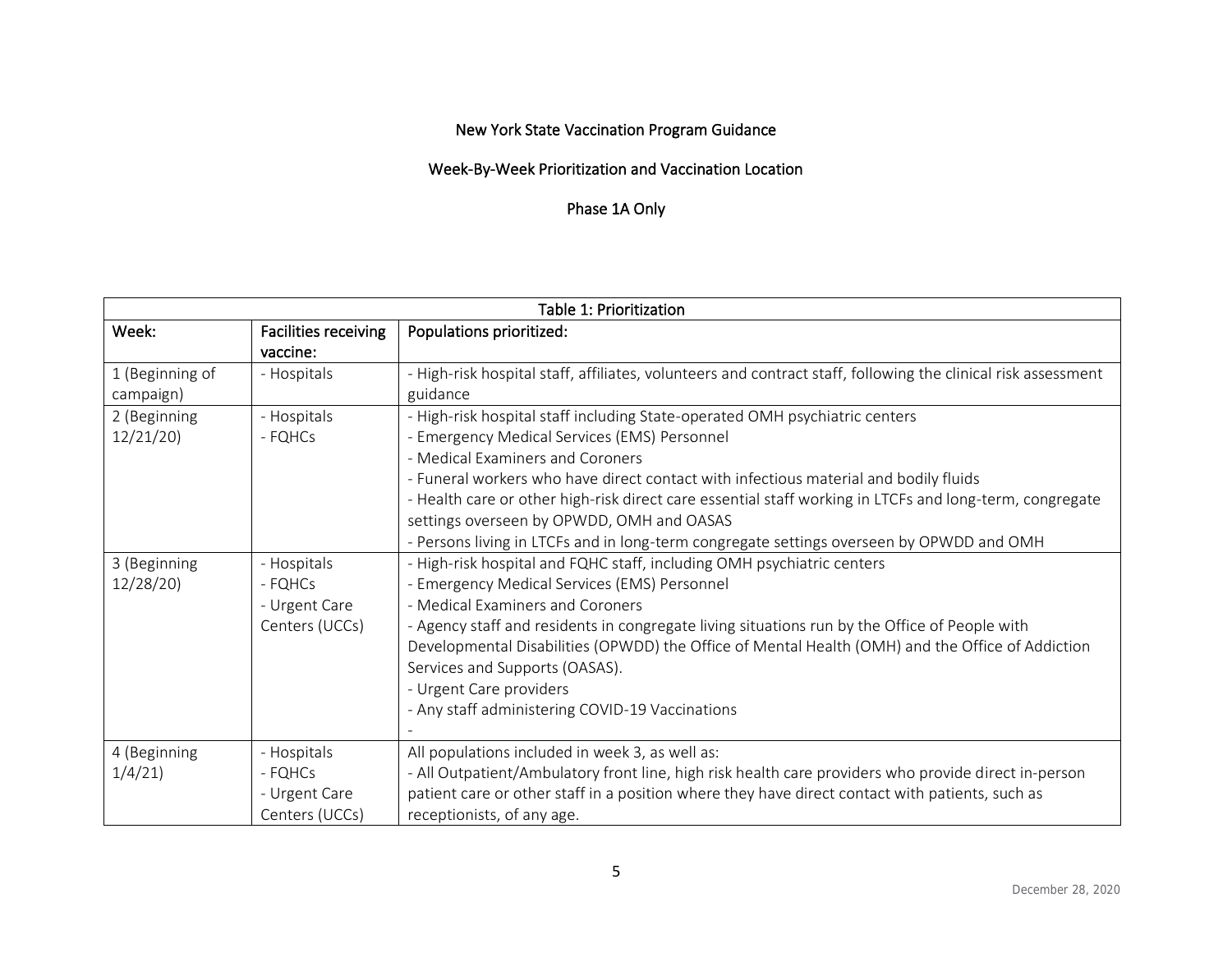| - All front line, high risk public health workers who have direct contact with patients, including those<br>- Regional Hubs<br>and/or Local<br>conducting COVID-19 Tests<br>Health<br>Departments |
|---------------------------------------------------------------------------------------------------------------------------------------------------------------------------------------------------|
|---------------------------------------------------------------------------------------------------------------------------------------------------------------------------------------------------|

| Table 2: Where to Be Vaccinated                                               |                               |                                                                                                                                                               |  |  |
|-------------------------------------------------------------------------------|-------------------------------|---------------------------------------------------------------------------------------------------------------------------------------------------------------|--|--|
| Detailed Vaccine Prioritized Groups & Responsibility for Vaccination - Week 1 |                               |                                                                                                                                                               |  |  |
| Vaccine Recipient Group                                                       | Who is vaccinating them - NYS | Who is vaccinating them - NYC                                                                                                                                 |  |  |
| Hospital high-risk staff, following the clinical<br>risk assessment guidance  | - Hospitals                   | - Hospitals                                                                                                                                                   |  |  |
| Detailed Vaccine Prioritized Groups & Responsibility for Vaccination - Week 2 |                               |                                                                                                                                                               |  |  |
| <b>Vaccine Recipient Group</b>                                                | Who is vaccinating them - NYS | Who is vaccinating them - NYC                                                                                                                                 |  |  |
| All EMS                                                                       | - Hospitals                   | - Hospitals<br>- FDNY (only for members of the Department)<br>- New York City Department of Health and<br>Mental Hygiene (NYCDOHMH) with NYC<br><b>REMSCO</b> |  |  |
| All FQHC staff following the clinical risk<br>assessment guidance             | - FQHCs                       | - FQHCs<br>- NYCDOHMH                                                                                                                                         |  |  |
| OPWDD - staff and residents                                                   | - Hospitals or FQHCs          | - Hospitals or FQHCs, or                                                                                                                                      |  |  |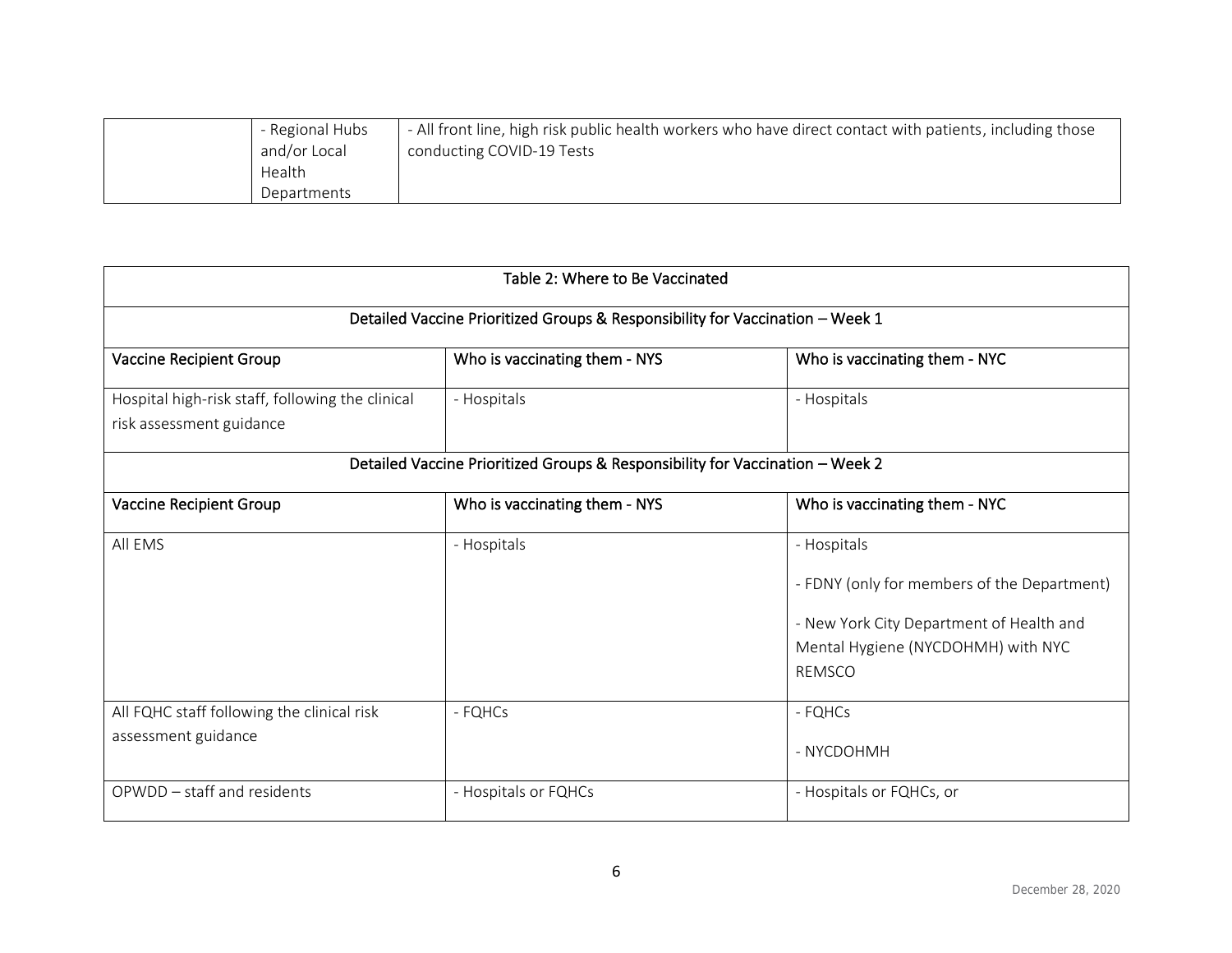|                                                  |                             | - Affiliated Physicians, or   |
|--------------------------------------------------|-----------------------------|-------------------------------|
|                                                  |                             | - YAI Premier Health Care     |
| OMH State-operated - staff and residents         | - OMH Psychiatric Centers   | - OMH Psychiatric Centers     |
| OMH voluntary operated - staff and residents     | - Hospitals or FQHCs        | - Hospitals or FQHCs, or      |
|                                                  |                             | - Affiliated Physicians, or   |
|                                                  |                             | - YAI Premier Health Care     |
| OASAS State-operated - staff                     | - OMH Psychiatric Hospitals | - OMH Psychiatric Hospitals   |
| OASAS voluntary operated - staff                 | - Hospitals or FQHCs        | - Hospitals or FQHCs, or      |
|                                                  |                             | - Affiliated Physicians, or   |
|                                                  |                             | - YAI Premier Health Care, or |
|                                                  |                             | - OMH Psychiatric Hospitals   |
| All medical examiners and coroners, funeral      | - Hospitals                 | - Hospitals and NYCDOHMH      |
| workers                                          |                             |                               |
| Hospital high-risk staff, following the clinical | - Hospitals                 | - Hospitals                   |
| risk assessment guidance                         |                             |                               |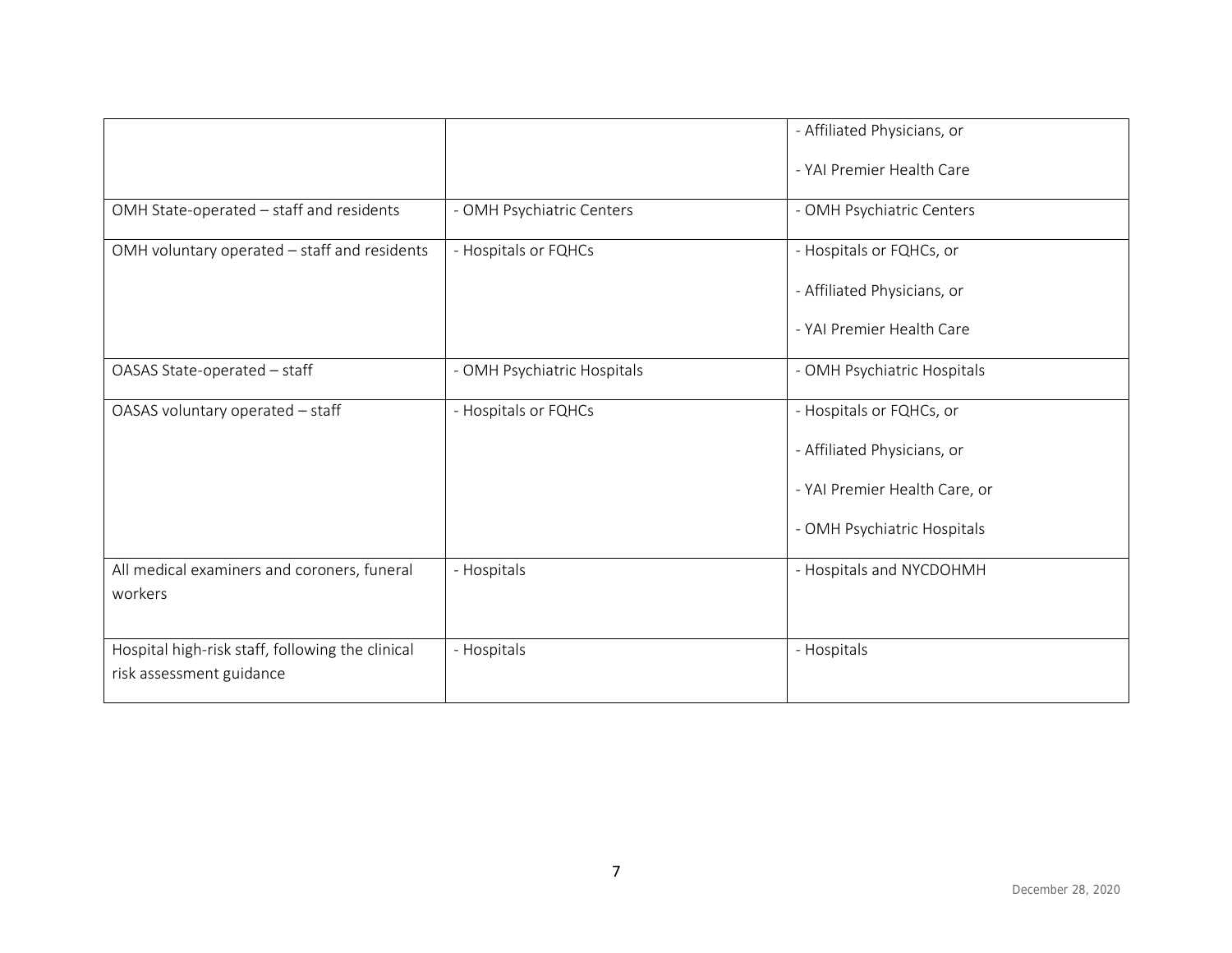| Detailed Vaccine Prioritized Groups & Responsibility for Vaccination - Week 3 & 4 |                               |                                                                                                 |  |
|-----------------------------------------------------------------------------------|-------------------------------|-------------------------------------------------------------------------------------------------|--|
| <b>Vaccine Recipient Group</b>                                                    | Who is vaccinating them - NYS | Who is vaccinating them - NYC                                                                   |  |
| All EMS                                                                           | - Hospitals                   | - Hospitals                                                                                     |  |
|                                                                                   | - UCCs                        | - FDNY (only for members of the Department)                                                     |  |
|                                                                                   | -LHD PODs                     | - New York City Department of Health and<br>Mental Hygiene (NYCDOHMH) with NYC<br><b>REMSCO</b> |  |
|                                                                                   |                               | - UCCs                                                                                          |  |
| All FQHC staff following the clinical risk                                        | - FQHCs                       | - FQHCs                                                                                         |  |
| assessment guidance                                                               |                               | - NYCDOHMH                                                                                      |  |
| OPWDD - staff and residents                                                       | - Hospitals or FQHCs          | - Hospitals or FQHCs, or                                                                        |  |
|                                                                                   | - UCCs                        | - Affiliated Physicians, or                                                                     |  |
|                                                                                   | - LHD PODs                    | - YAI Premier Health Care                                                                       |  |
|                                                                                   |                               | - UCCs                                                                                          |  |
| OMH State-Operated - staff and residents                                          | - OMH Psychiatric Centers     | - OMH Psychiatric Centers                                                                       |  |
| OMH Voluntary Operated - staff and                                                | - Hospitals or FQHCs          | - Hospitals or FQHCs, or                                                                        |  |
| residents                                                                         | - UCCs                        | - Affiliated Physicians, or                                                                     |  |
|                                                                                   | -LHD PODs                     | - YAI Premier Health Care                                                                       |  |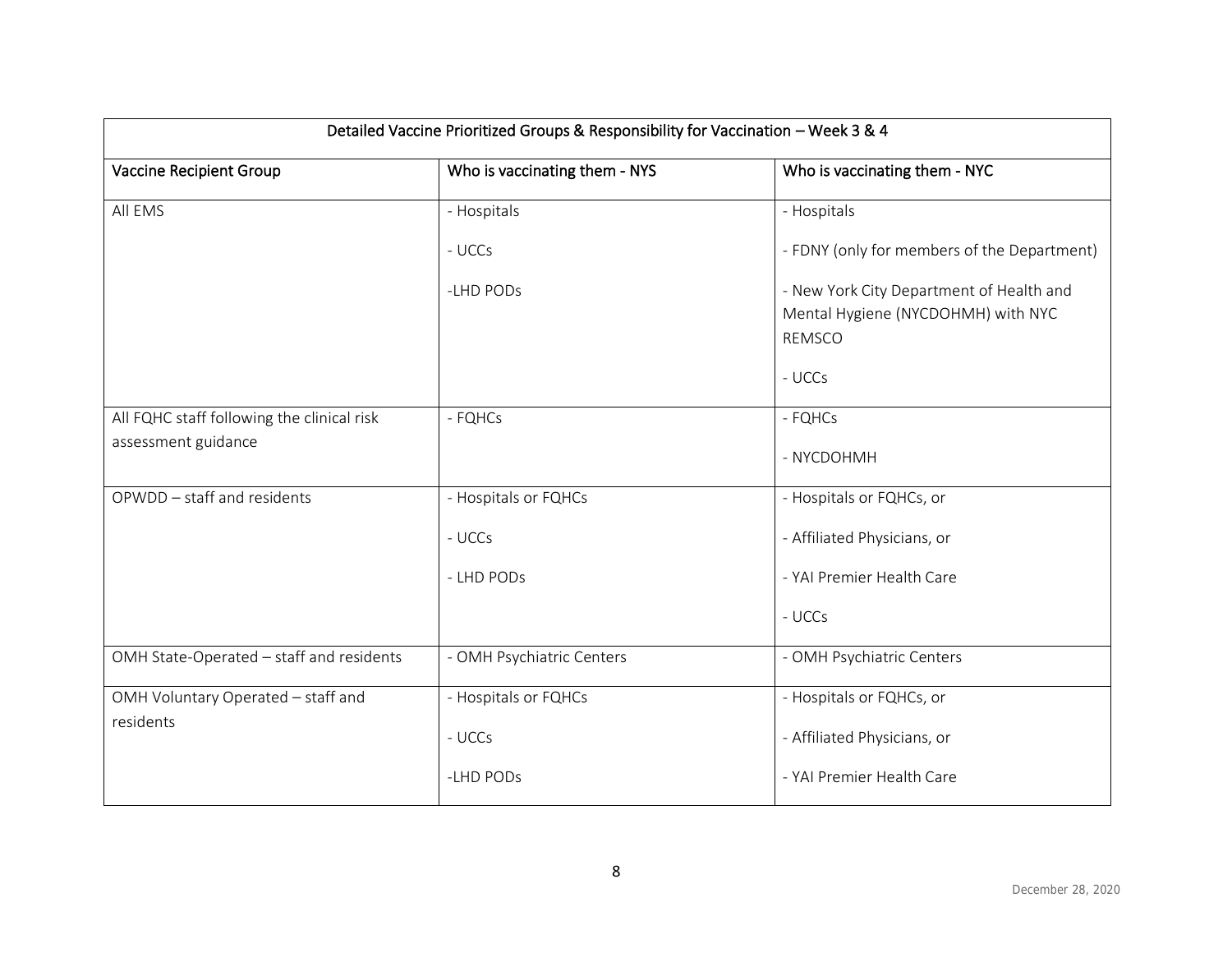|                                                                                                           |                             | - UCCs                        |
|-----------------------------------------------------------------------------------------------------------|-----------------------------|-------------------------------|
| OASAS State-Operated - staff                                                                              | - OMH Psychiatric Hospitals | - OMH Psychiatric Hospitals   |
| OASAS Voluntary Operated - staff and<br>residents                                                         | - Hospitals or FQHCs        | - Hospitals or FQHCs, or      |
|                                                                                                           | - UCCs                      | - Affiliated Physicians, or   |
|                                                                                                           | -LHD PODs                   | - YAI Premier Health Care, or |
|                                                                                                           |                             | - OMH Psychiatric Hospitals   |
|                                                                                                           |                             | - UCCs                        |
| All medical examiners and coroners, funeral<br>workers                                                    | - Hospitals                 | - Hospitals and NYCDOHMH      |
|                                                                                                           | - UCCs                      |                               |
|                                                                                                           | -LHD PODs                   |                               |
| Hospital high-risk staff, following the clinical<br>risk assessment guidance                              | - Hospitals                 | - Hospitals                   |
| <b>Urgent Care Center Providers</b>                                                                       | - UCCs                      | - UCCs                        |
| Staff administering the COVID-19 vaccine                                                                  | $-TBD$                      | $-TBD$                        |
| Outpatient, ambulatory front-line/high-risk<br>healthcare personnel (Week 4 only)                         | $-TBD$                      | $-TBD$                        |
| All front-line, high-risk public health workers<br>who have direct contact with patients (Week<br>4 only) | $-TBD$                      | $-TBD$                        |